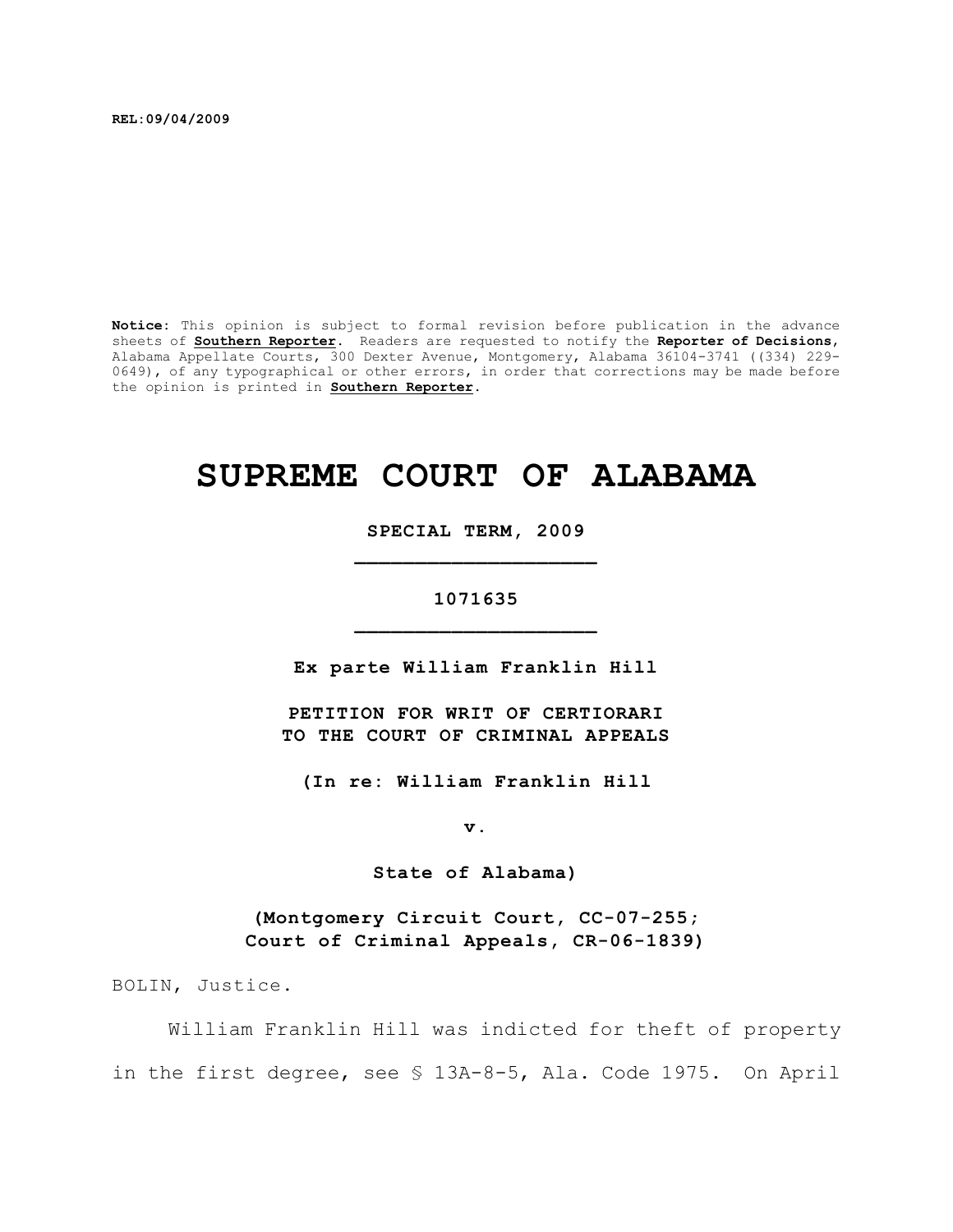4, 2007, Hill entered a plea of guilty to the charge. After accepting the guilty plea, the trial court postponed the sentencing hearing pending a determination as to whether Hill was eligible to serve his sentence on release to the Montgomery County Community Corrections Program (hereinafter referred to as "the community-corrections program"). On May 1, 2007, a different judge sentenced Hill, as a 3-time habitual offender, to 20 years' imprisonment, to be served in the community-corrections program. On May 30, 2007, Hill filed a motion to reconsider the sentence or, in the alternative, to withdraw the guilty plea, in which he stated that "[t]he State and the defense had agreed that a sentence under the sentencing standards, to be served in community corrections, if [Hill] were eligible, would be appropriate." The trial court denied the motion.

On June 12, 2007, Hill was arrested on a delinquency charge for failing to reside at the residence he had listed with the community-corrections program. On June 13, 2007, Hill was taken before the trial court for an initial appearance as required by Rule 27.5(a), Ala. R. Crim. P. During the initial appearance, the trial court revoked Hill's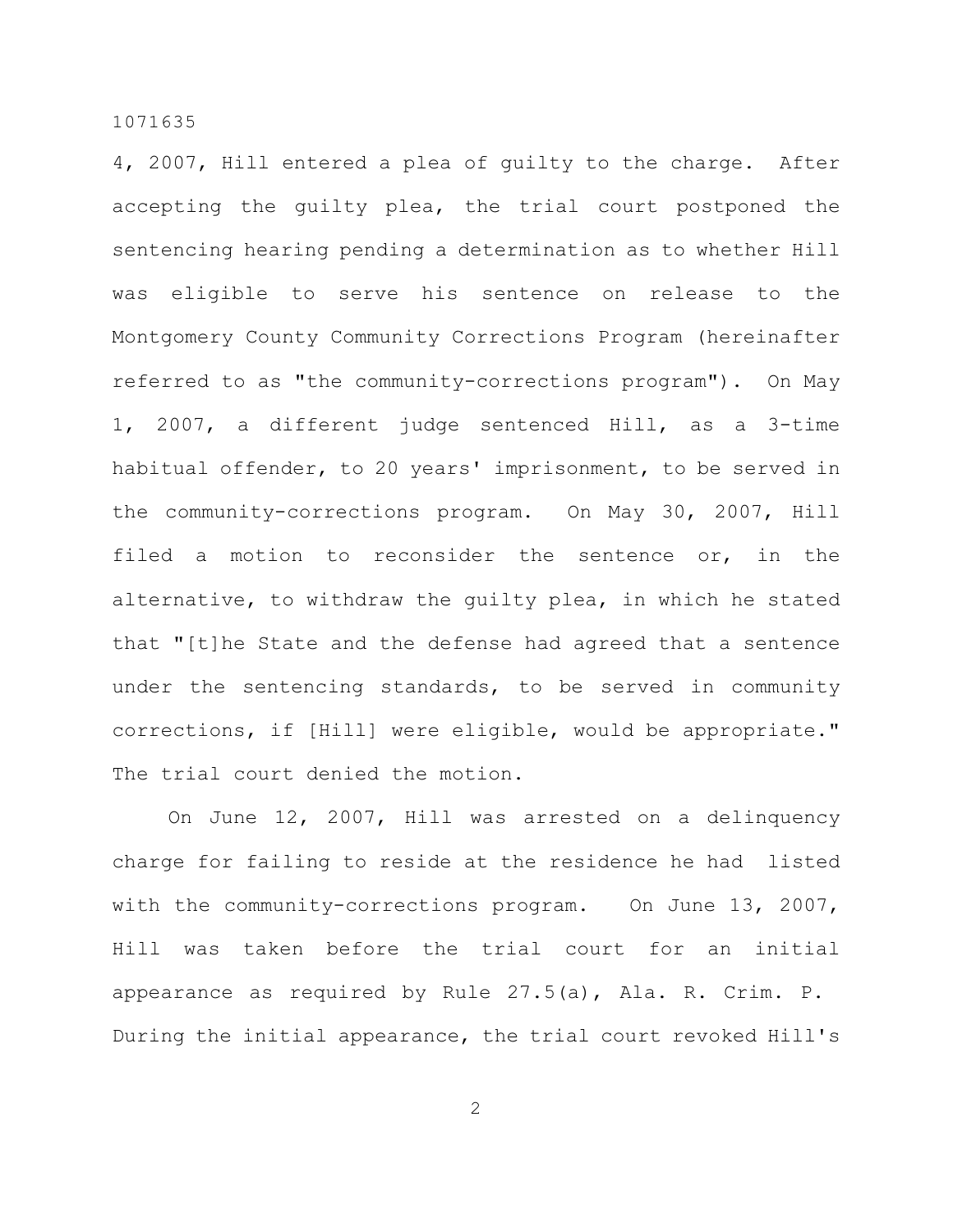sentence to the community-corrections program and ordered him to serve his 20-year sentence with the Alabama Department of Corrections.

On July 13, 2007, Hill filed a second postjudgment motion, requesting that the trial court reconsider its decision to revoke his community-corrections sentence and for enforcement of a plea agreement he claims he had made with the State. The motion, filed approximately 70 days after Hill had been sentenced and seeking enforcement of a plea agreement, was untimely. See Rule 24.1, Ala. R. Crim. P. The trial court denied the motion, and Hill appealed.

The Court of Criminal Appeals affirmed the trial court's judgment in an unpublished memorandum. Hill v. State, [No. CR-06-1839, May 30, 2008] So. 3d (Ala. Crim. App. 2008). Presiding Judge Baschab and Judge Welch issued special writings concurring in part and dissenting in part. We granted Hill's petition for the writ of certiorari in order to determine (1) whether there was a plea agreement and (2) whether Hill was afforded due process before his sentence to the community-corrections program was revoked.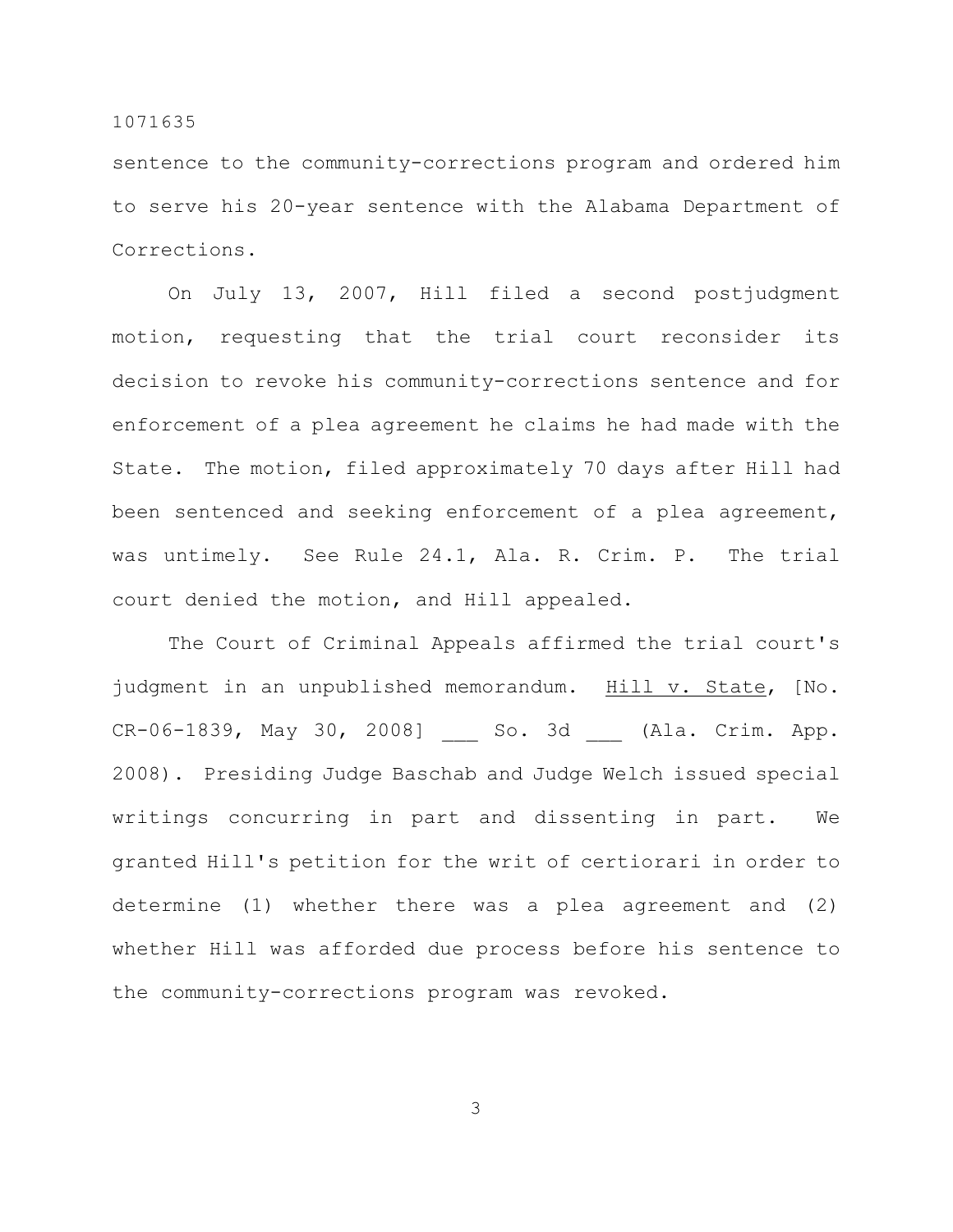Hill first contends that he should have been allowed to withdraw his guilty plea because, he says, the trial court failed to sentence him pursuant to the terms of a plea agreement that he says he entered into with the State. The Court of Criminal Appeals held that the issue whether the trial court failed to sentence Hill pursuant to a plea agreement was not preserved for appellate review because, that court stated in its unpublished memorandum, Hill, in his first postjudgment motion filed on May 30, 2007, "failed to raise any claim that a plea agreement existed between [him] and the State." Although Hill did not include precise language in his motion to the effect that a plea agreement between him and the State existed, he nonetheless referred to such an agreement between him and the State regarding the sentencing standards, i.e., "[t]he State and defense had agreed that a sentence under the sentencing standards, to be served in Community Corrections, if [Hill] were eligible, would be appropriate." We conclude that this general language in Hill's May 30, 2007, motion clearly placed the trial court on notice that Hill wished to withdraw his guilty plea based on the existence of some agreement between him and the State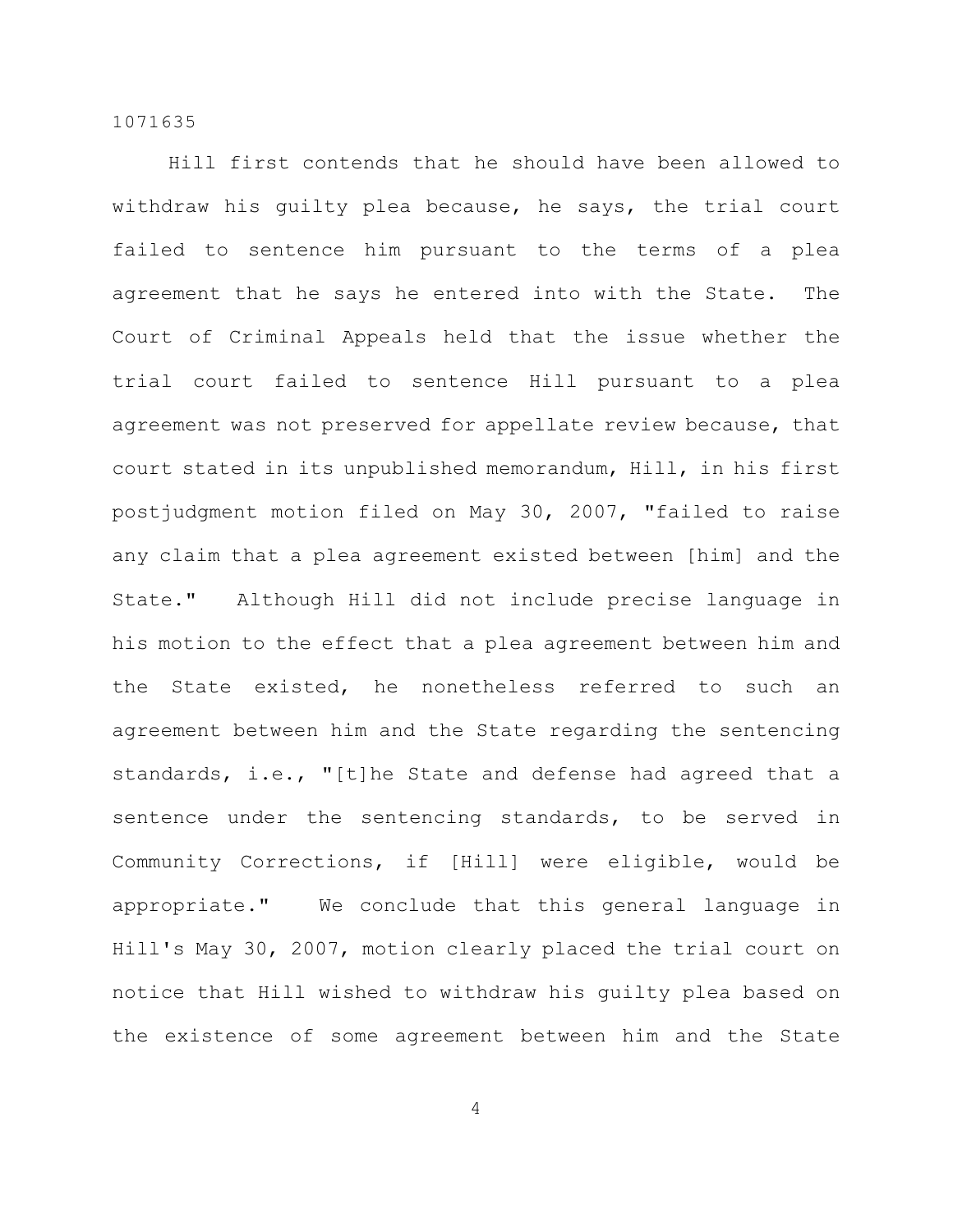regarding sentencing standards. Consequently, we hold that Hill's timely filed motion was sufficient to preserve for review the issue whether a plea agreement did in fact exist between Hill and the State. See Bagley v. State, 681 So. 2d 262, 264 (Ala. Crim. App. 1995)(language in the appellant's motion, although not precise, "placed the trial court on notice that [the appellant] wanted to withdraw his plea because [he] was objecting to not being sentenced in accordance with the purported plea agreement").

It is well settled that "'[w]hen the trial judge decides not to carry out an agreement reached between the prosecutor and the defense counsel, the accused must be afforded the opportunity to withdraw his or her guilty plea on motion promptly made.'" Ex parte Clay, 562 So. 2d 1307, 1309 (Ala. 1990) (quoting Ex parte Otinger, 493 So. 2d 1362, 1364 (Ala. 1986)). At issue in the instant case is whether a plea agreement did in fact exist and, if so, what the terms of that agreement were. Ex parte Clay, 562 So. 2d at 1309.

No written plea agreement is included in the record. However, the following exchange occurred during the guiltyplea hearing on April 4, 2007: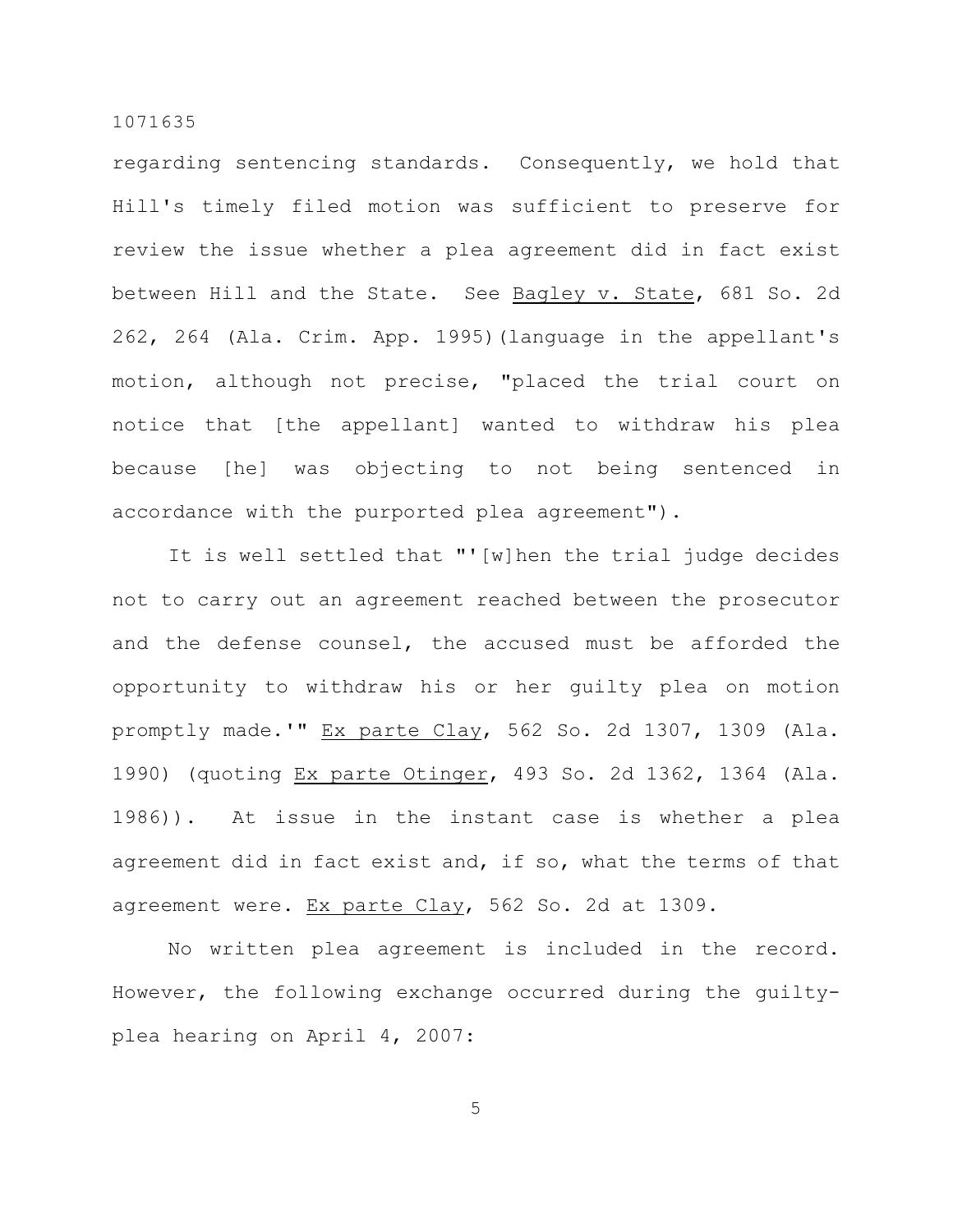"THE COURT: I want to go over it. If you have any questions, this is the time to ask. I see you are charged with theft of property. Is this just a straight-up plea?

"[DEFENSE COUNSEL]: [The prosecutor] and I have talked about this. [The prosecutor] has done a preliminary calculation of the sentencing standards applicable in this case. It is my understanding the State has no objection to the Court sentencing under the Sentencing Standard preliminary calculation, which would be 76 to 115 months with split time.

"THE COURT: I can't hear you.

"[DEFENSE COUNSEL]: Preliminary calculations would be a base sentence of 76 to 115 months with split time 12 to 19 months. I understand the State has no objection. The State has no opposition to that. Also, it appears he is eligible for Community Corrections looking at his record and also talking to Community Corrections. I suppose if we can get that worked out with him, the State has no problem with that.

"[PROSECUTOR]: That's correct, Your Honor.

"....

"THE COURT: With three prior felonies and this is a Class B, the sentence is mandatory life or any term of not less than 20. Is that right?

"....

"THE COURT: And a fine up to \$60,000. Now, you understand what the range of the penalty could be?

"[HILL]: Yes, Your Honor.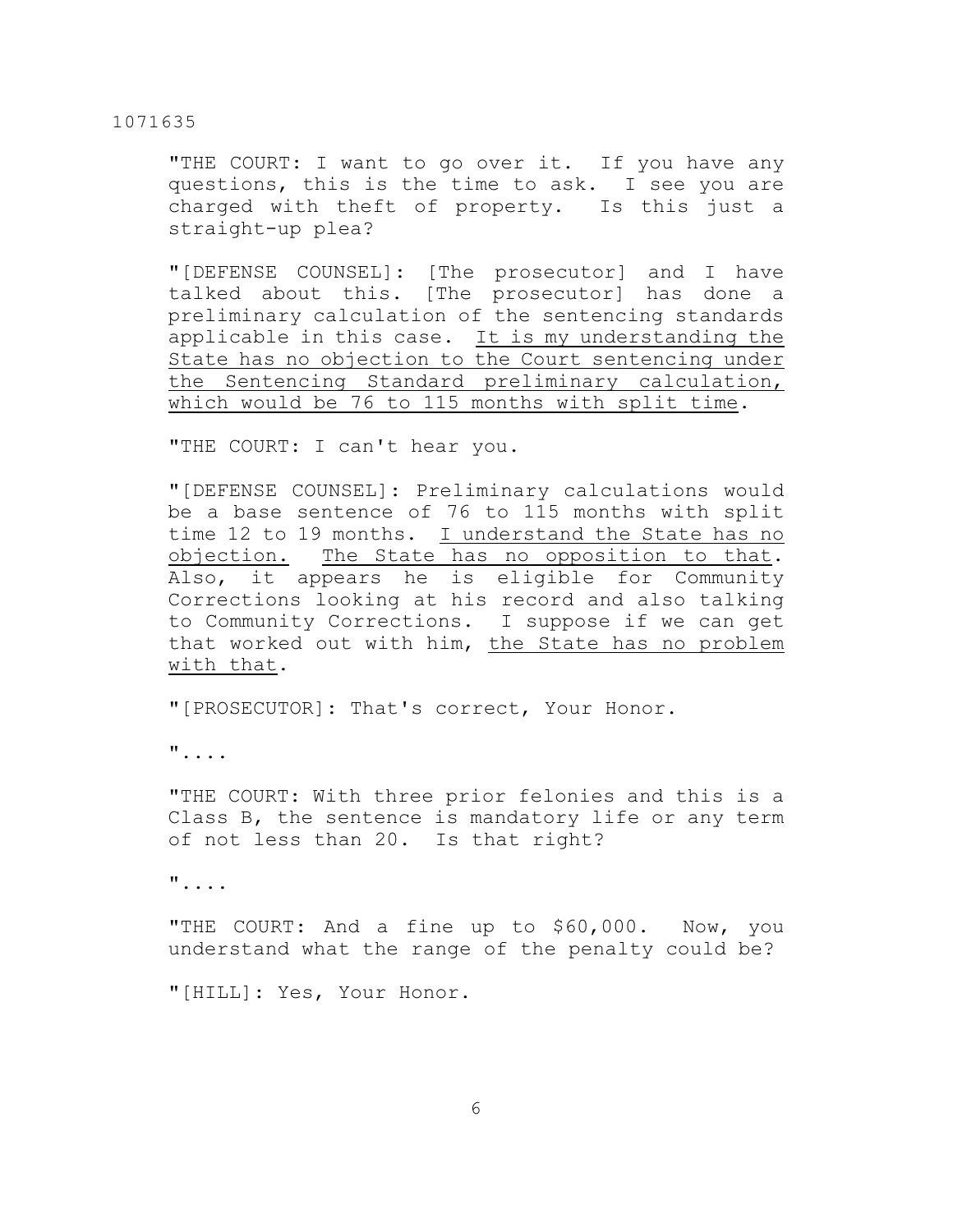"THE COURT: Has anyone promised you anything or threatened you in any way or offered you anything in order to get you to plead guilty?

"[HILL]: No, ma'am."

(Emphasis added.)

As previously noted, the sentencing hearing was delayed pending a determination as to whether Hill qualified to serve his time in the community-corrections program. The following exchange occurred during the sentencing hearing on May 1, 2007, before a different judge from the judge who accepted Hill's guilty plea on April 4, 2007:

"THE COURT: I reviewed the pre-sentence report. Anything else you want me to consider?

"[DEFENSE COUNSEL]: Yes, sir, Your Honor. First, [a different trial judge] took the plea in the case, and the State and defense had said there wouldn't be a problem from either side if the Court went under the sentencing standards. Also, I believe the State said if Mr. Hill was eligible for community corrections, they wouldn't have any objection to that. ... It would be my recommendation to the Court that the Court consider either Community Corrections or a suspended sentence with perhaps referral to Mental Health Court.

"THE COURT: Was there a plea agreement at the time?

"[PROSECUTOR]: The only one it would be community corrections if he made it into the program or it would be a split sentence under the sentence guidelines, which I don't know that you have a copy of.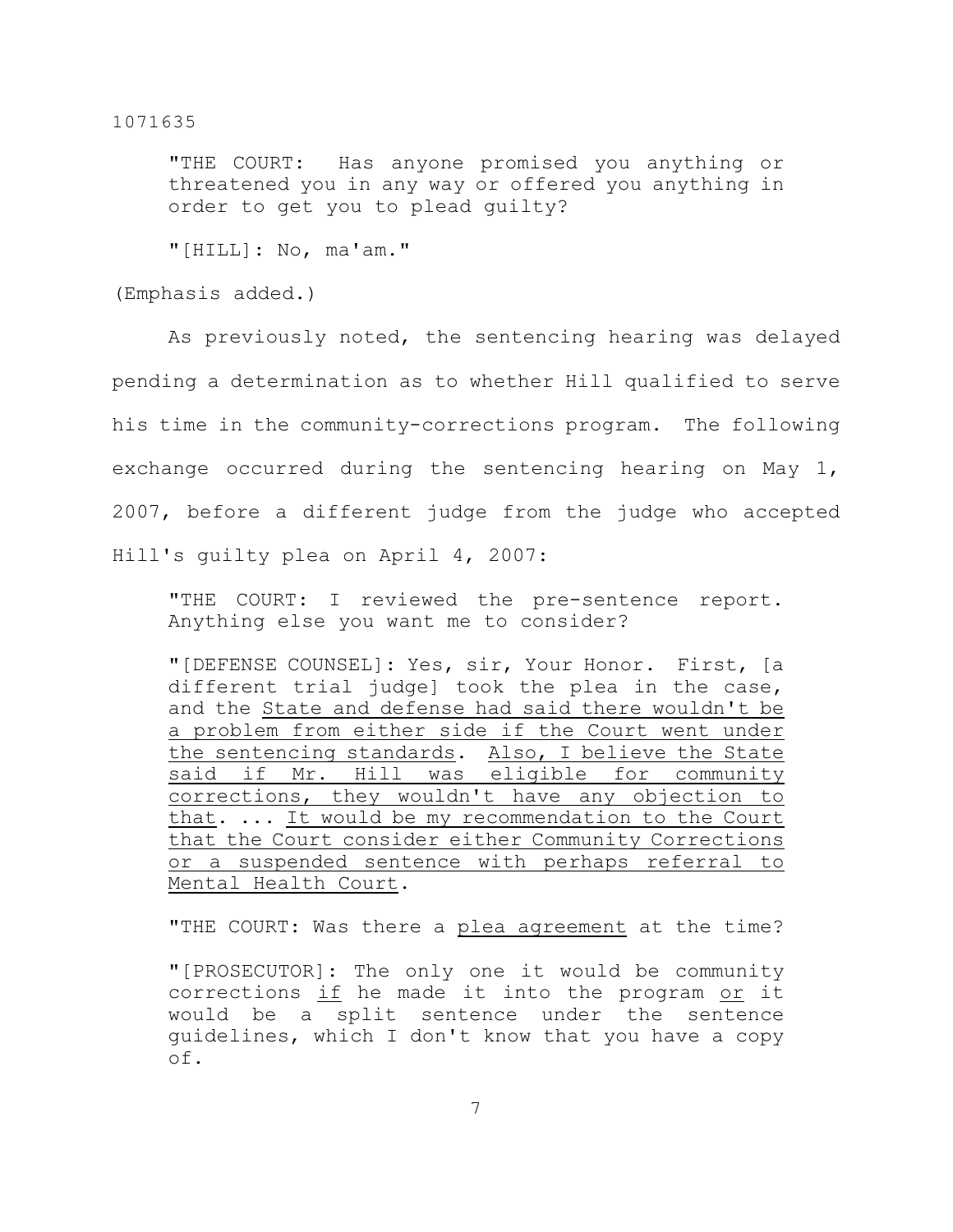"[DEFENSE COUNSEL]: It was read into the record at the time of the plea.

"[PROSECUTOR]: That was the only agreement we had.

"....

"THE COURT: I am not going to follow that. I am going to follow normal sentencing standards as set out. I believe according to this note from when [the initial trial judge] took the plea, the Habitual Offender Act is applicable. Three priors.

"[THE PROSECUTOR]: The State would move to invoke that.

"THE COURT: Any objection?

"[DEFENSE COUNSEL]: No, sir.

"....

"THE COURT: Mr. Hill, I am going to sentence you to a term of imprisonment in the Department of Corrections for 20 years. You will be permitted to serve this on community corrections since that has been approved by Mr. Tate.

"....

"[HILL]: Thank you, Your Honor."

(Emphasis added.)

During the sentencing hearing, defense counsel specifically represented to the trial court that it was defense counsel's understanding that "there wouldn't be a problem from either side if the Court went under the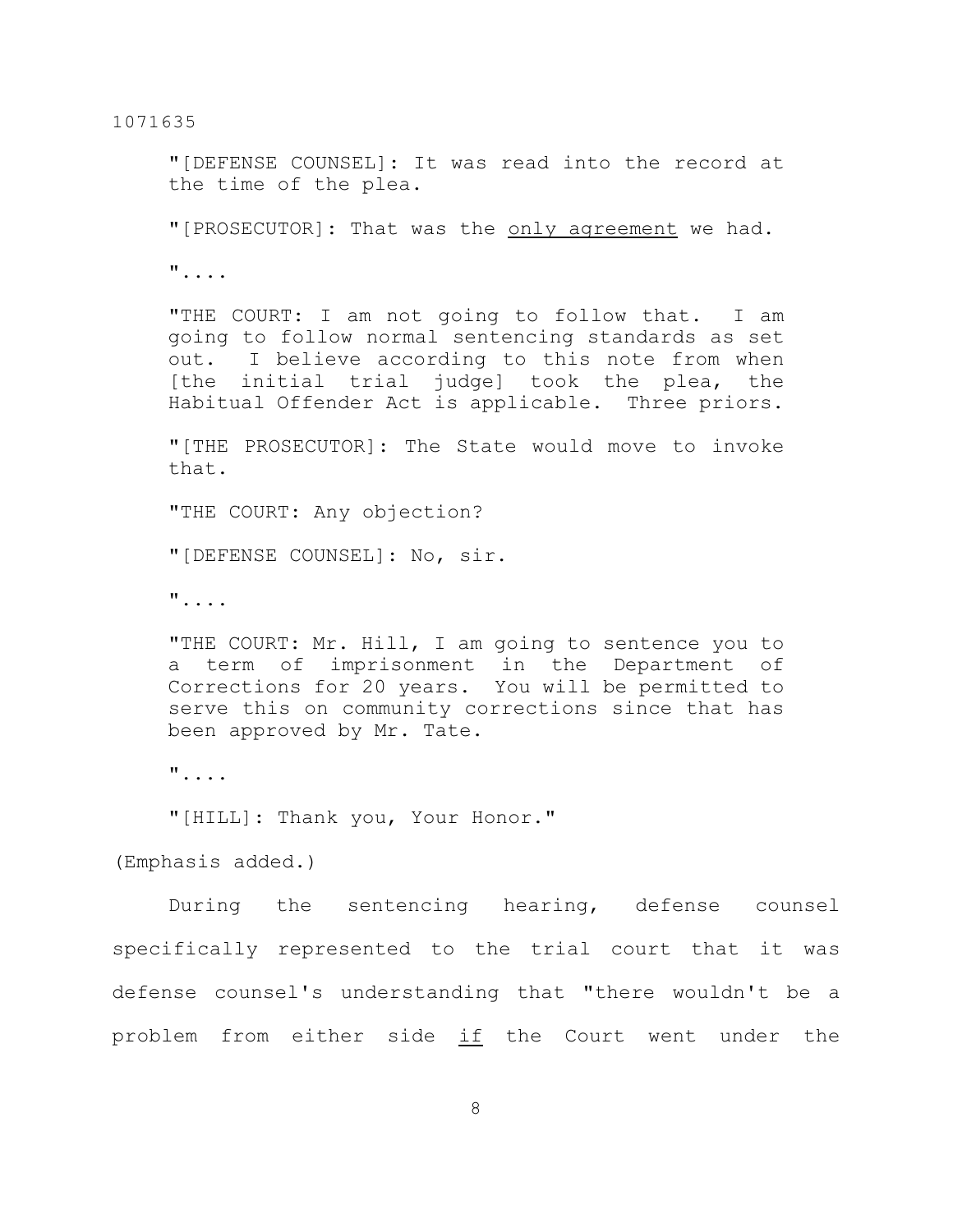sentencing standards" and that the State would not have any objection if Hill was eligible for the community-corrections program. (Emphasis added.) Defense counsel then stated that it would be his recommendation that the trial court consider either the community-corrections program or a suspended sentence with perhaps referral to a mental-health court.<sup>1</sup> This recommendation by defense counsel clearly indicates that there was not a binding agreement between defense counsel and the State, pursuant to which the State agreed to recommend to the trial court that Hill be sentenced under the voluntary sentencing guidelines. Instead, the State admitted that there was an agreement not to object if the trial court did, in fact, sentence Hill according to the voluntary sentencing guidelines or if the trial court sentenced Hill to serve his sentence in the community-corrections program. The trial judge at the sentencing hearing specifically inquired as to whether a plea agreement existed. The prosecutor responded that "it would be community corrections if [Hill] made it into the program or it would be a split sentence under the sentence

<sup>&</sup>lt;sup>1</sup>Mental-health court is a diversionary program for defendants with mental illnesses.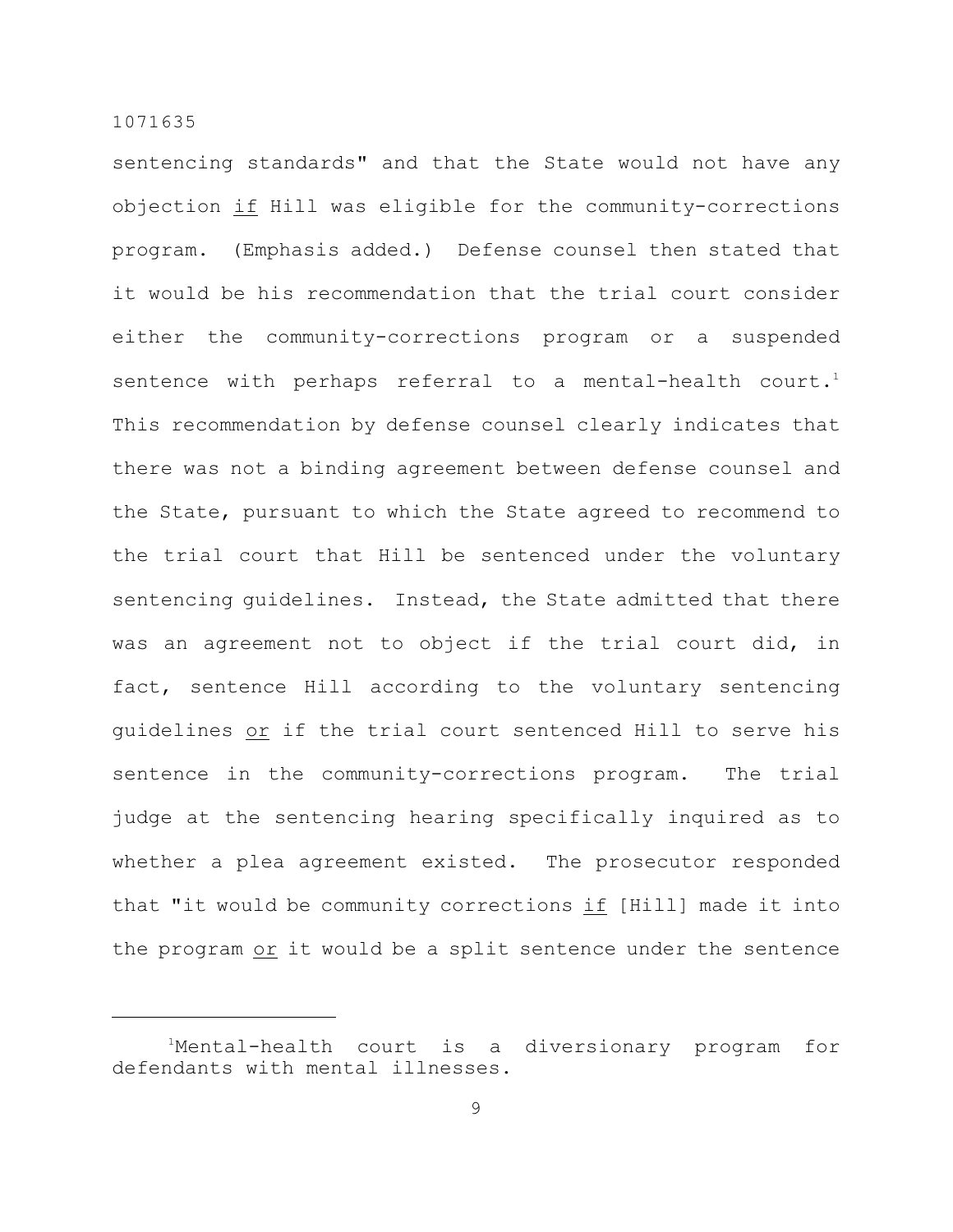guidelines." (Emphasis added.) Defense counsel did not object to the prosecutor's interpretation of the agreement. The trial judge then stated that based on Hill's prior convictions, he was going to follow normal sentencing standards instead of the voluntary sentencing guidelines of § 12-15-34, Ala. Code 1975. However, the trial judge then sentenced Hill, as an habitual offender, to a 20-year sentence under the "normal" sentencing standards but ordered that Hill serve his sentence in the community-corrections program. Consequently, we hold that the trial court accepted the plea agreement pursuant to which the State agreed not to object if Hill was ordered to serve his sentence in the communitycorrections program, as that agreement was explained to the court by the prosecutor. Accordingly, the trial court did not err in denying Hill's motion to withdraw his guilty plea because the trial court had failed to sentence him in accordance with the terms of a plea agreement.

Hill next contends that he was denied due process when the trial court revoked his community-corrections sentence. Hill argues, among other things, that he was not afforded an opportunity to call witnesses on his behalf, to cross-examine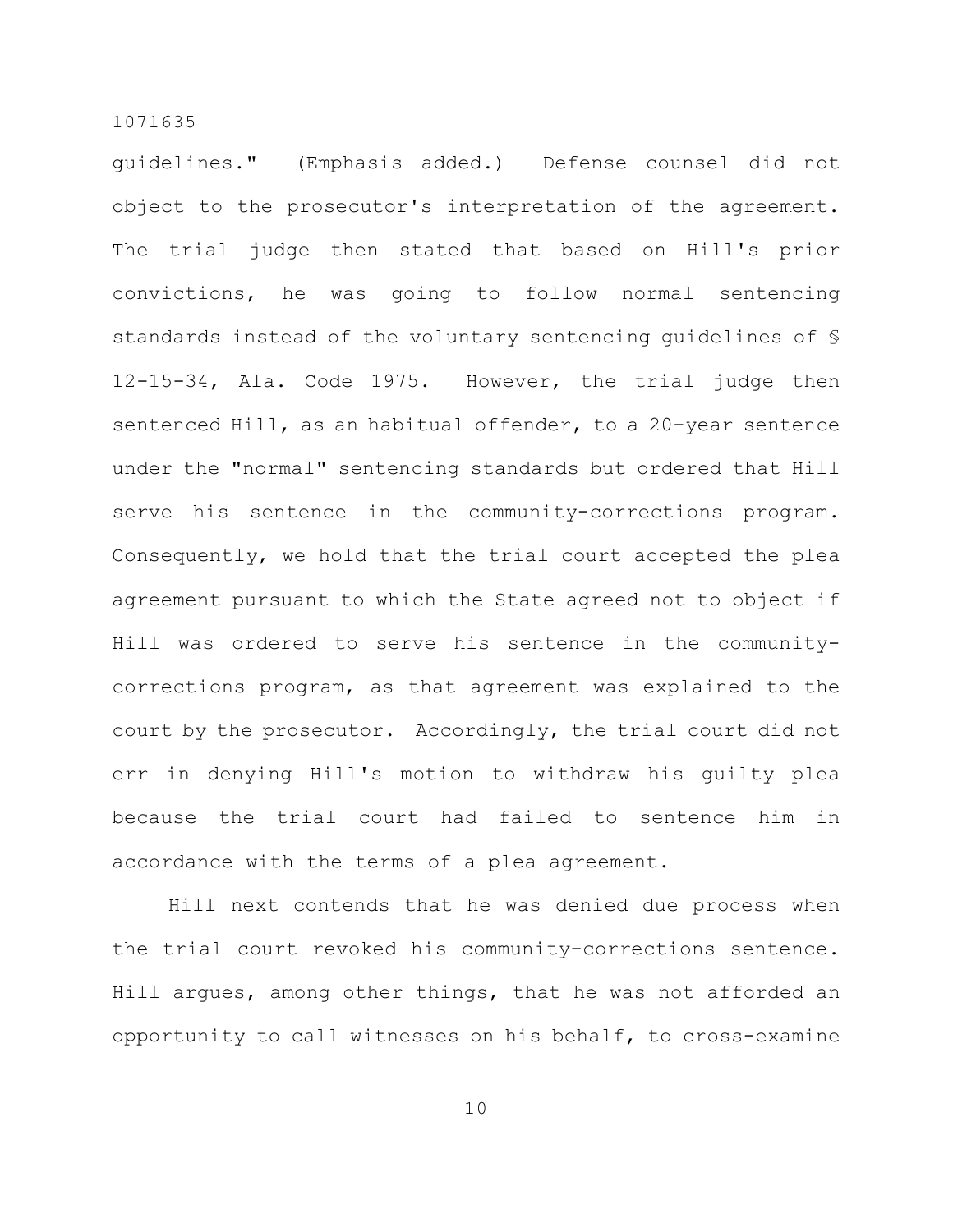the State's witnesses, or to present any other evidence on his behalf. In its brief, the State concedes that the trial court failed to comply with Rule 27.6, Ala. R. Crim. P., which provides that before a trial court can revoke a defendant's probation (or community-corrections sentence), it must hold a hearing and at that hearing each party is entitled to present evidence and cross-examine adverse witnesses.

As previously noted, the trial court, on May 1, 2007, sentenced Hill to 20 years' imprisonment, to be served in the community-corrections program. On June 12, 2007, Hill was arrested on a delinquency charge and was taken the next day before the trial court for an initial appearance in accordance with Rule 27.5, Ala. R. Crim. P. The trial court, at the outset, made the following statement:

"THE COURT: We had you on community corrections. You have been charged with violating some of the conditions of your community corrections in that you failed to reside at the residence that you listed with the community correctional officer. In fact, he said when a home visit was made on June 11, he discovered you had never lived there. Based upon that, your privilege of community corrections will be revoked and your sentence will be put into effect. Good luck, sir."

After the trial court revoked Hill's community-corrections sentence, Hill gave a lengthy explanation regarding his living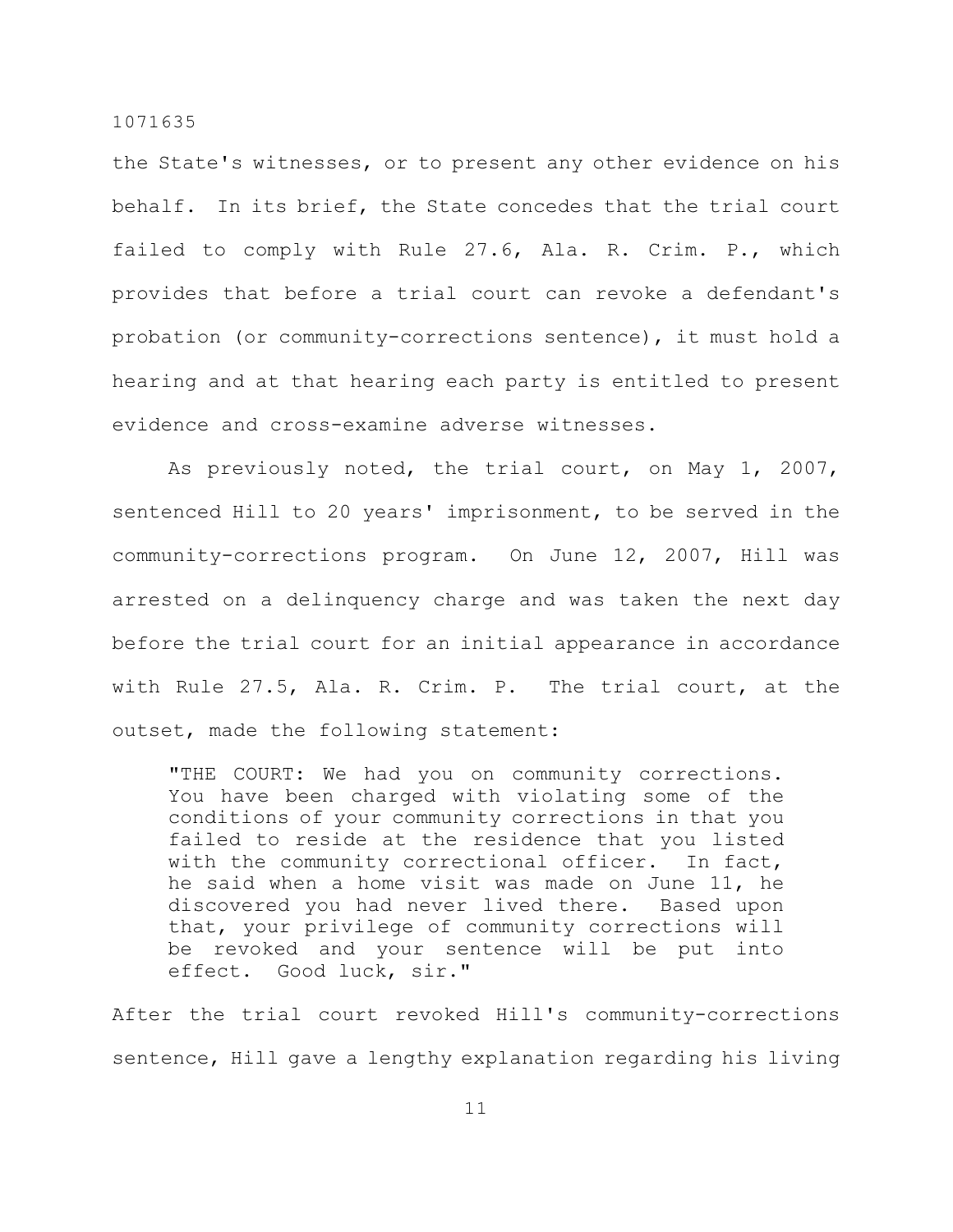arrangements, admitting that he had not lived at the address he had given the community-corrections officer. The trial court thereafter made the following comment:

"THE COURT: I am sorry. I can't agree with you, that you have done everything, because one of the minimum requirements is telling the Community Corrections officer where you live. I don't think you have been living where you told him you lived. So sorry. I gave you an opportunity. Good luck, sir."

Hill appealed to the Court of Criminal Appeals, arguing that the trial court erred in not complying with the dueprocess requirements of Rule 27.5 and Rule 27.6, Ala. R. Crim. P. The Court of Criminal Appeals affirmed the trial court's revocation order on the ground that Hill had not preserved this issue for appellate review because, it said, he failed to make any objections on those grounds at the trial court level.

We first note that the revocation of a sentence served under a community-corrections program is treated the same as a probation revocation. See § 15-18-175(d)(3)b., Ala. Code 1975 ("A revocation hearing shall be conducted before the court prior to revocation of the community corrections sentence. The court shall apply the same due process safeguards as a probation revocation proceeding and may modify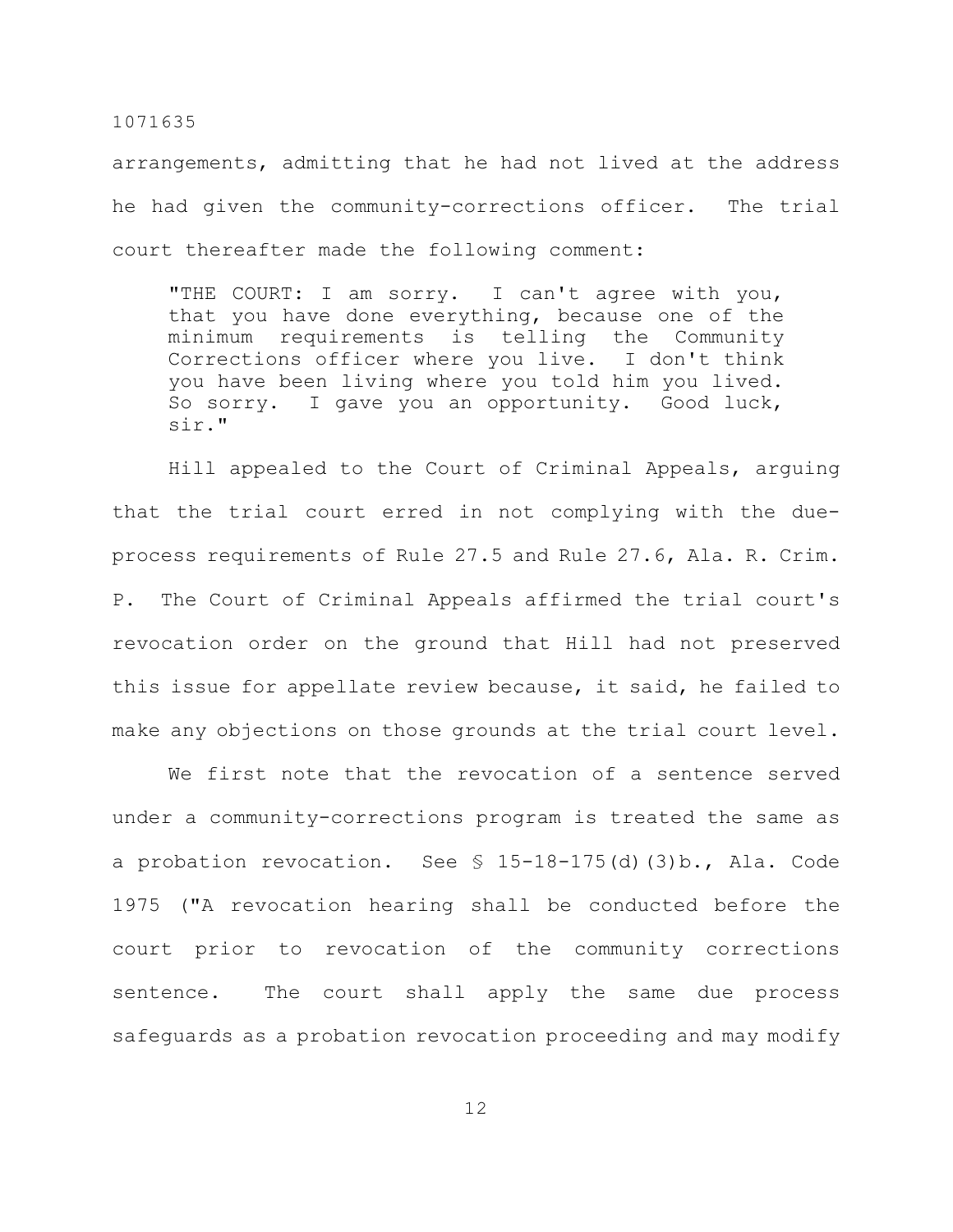or revoke the community punishment sentence and impose the sentence that was suspended at the original hearing or any lesser sentence ...."); Richardson v. State, 911 So. 2d 1114 (Ala. Crim. App. 2004)(treating the revocation of a communitycorrections sentence as a probation revocation); see also Jackson v. State, 867 So. 2d 365 (Ala. Crim. App. 2003)(providing that the rules of preservation apply to probation-revocation proceedings unless no revocation hearing is conducted, the record does not contain an adequate written or oral revocation order, or the probationer was not informed of his right to counsel). We hereinafter sometimes in our discussion of the due-process issue presented here make reference to probationers and probation-revocation proceedings.

In Morrissey v. Brewer, 408 U.S. 471 (1972), the United States Supreme Court set forth the minimum constitutional requirements that must be met before parole may be revoked. These requirements include, among other things, affording the parolee the "opportunity to be heard in person and to present witnesses and documentary evidence" and "the right to confront and cross-examine adverse witnesses." 408 U.S. at 489. These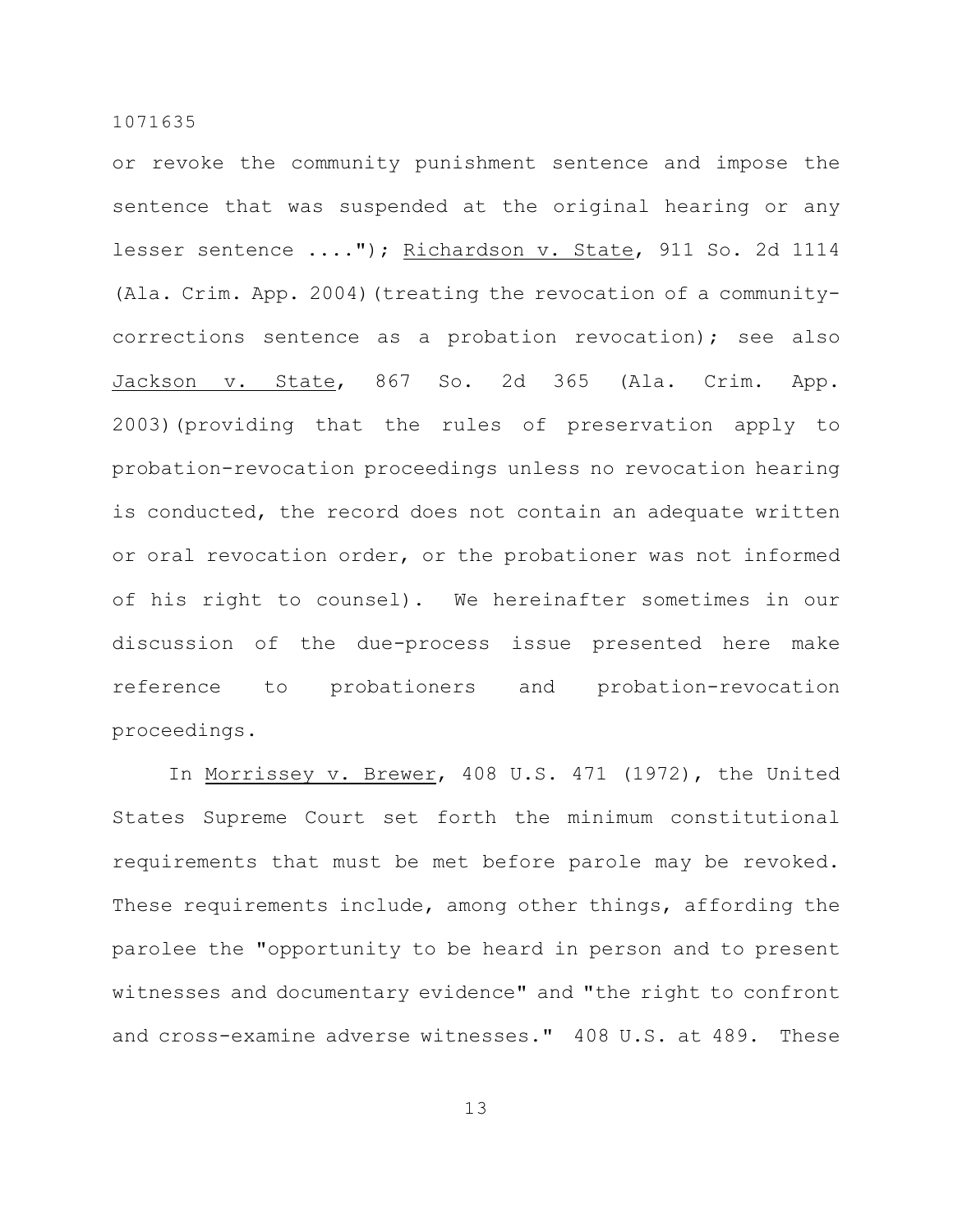specific rights were extended to probationers in probationrevocation proceedings by the United States Supreme Court in Gagnon v. Scarpelli, 411 U.S. 778 (1973), and by this Court in Armstrong v. State, 294 Ala. 100, 312 So. 2d 620 (1975); see also Rule 27.5 and Rule 27.6, Ala. R. Crim. P., which are intended to comply with these due-process requirements.

In Ex parte Anderson, 999 So. 2d 575 (Ala. 2008), this Court stated:

"A probationer who makes his initial appearance under Rule 27.5, Ala. R. Crim. P., is entitled to a revocation hearing. Rule 27.5(a)(4), Ala. R. Crim. P. (at the initial appearance, the 'judge ... shall ... set the date of the revocation hearing.'). ...

"....

"... Generally, arguments not presented to the trial court are waived on appeal. ... However, in Puckett v. State, 680 So. 2d 980, 983 (Ala. Crim. App. 1996), the Court of Criminal Appeals recognized two exceptions to that general rule when the case involves the revocation of probation:

"'[The Court of Criminal Appeals] has recognized, in probation revocation proceedings, only two exceptions to the general rule that issues not presented to the trial court are waived on appeal: (1) the requirement that there be an adequate written order of revocation ..., and (2) the requirement that a revocation hearing actually be held.'"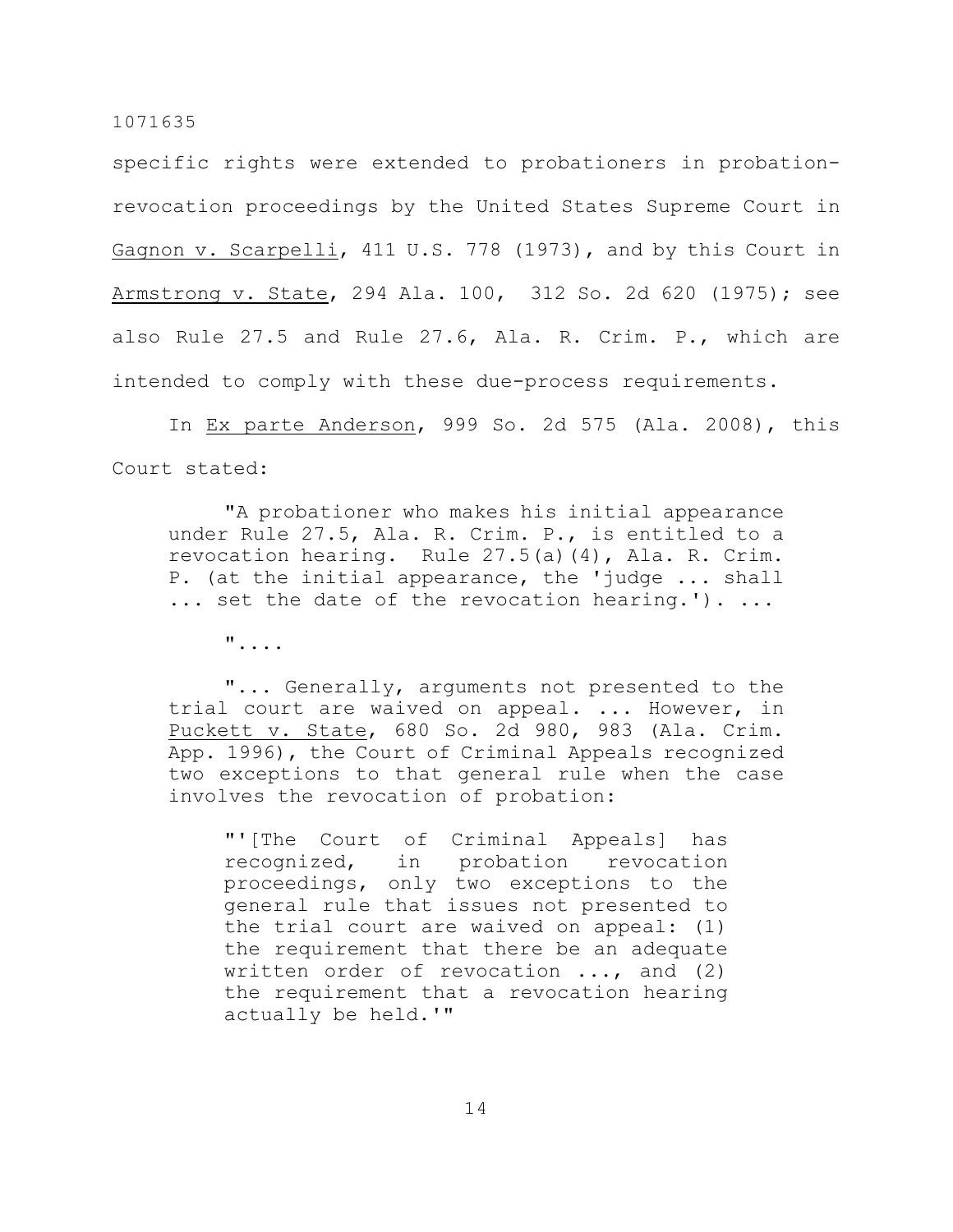999 So. 2d at 577-78.<sup>2</sup>

In the present case, the Court of Criminal Appeals held that because Hill's challenge to the sentence-revocation hearing did not fall within one of the exceptions noted in Puckett, Hill had to preserve his objections to the hearing, and that, because he did not, he had waived the issue for appellate review. Hill argues that his case falls within the second Puckett exception because, he says, the trial court failed to hold a revocation hearing. We agree. The trial judge in the instant case revoked Hill's community-corrections assignment during Hill's initial appearance, without affording Hill a meaningful hearing to be set at a later date. As a result, Hill was not afforded the opportunity to present witnesses, nor was he afforded the opportunity to confront and

 $P^2$ Rule 27.5(a)(4), Ala. R. Crim. P., specifically provides that during the probationer's initial appearance, the trial judge shall "[s]et the date of the revocation hearing." Rule 27.6(a), Ala. R. Crim. P., states that a hearing "to determine whether probation should be revoked shall be held before the sentencing court within a reasonable time after the probationer's initial appearance under Rule 27.5." Rule 27.6(d)(1), Ala. R. Crim. P., additionally provides that each party "shall have the right to present evidence and the right to confront and to cross-examine adverse witnesses who appear and testify in person. The court may receive any reliable, relevant evidence not legally privileged, including hearsay."